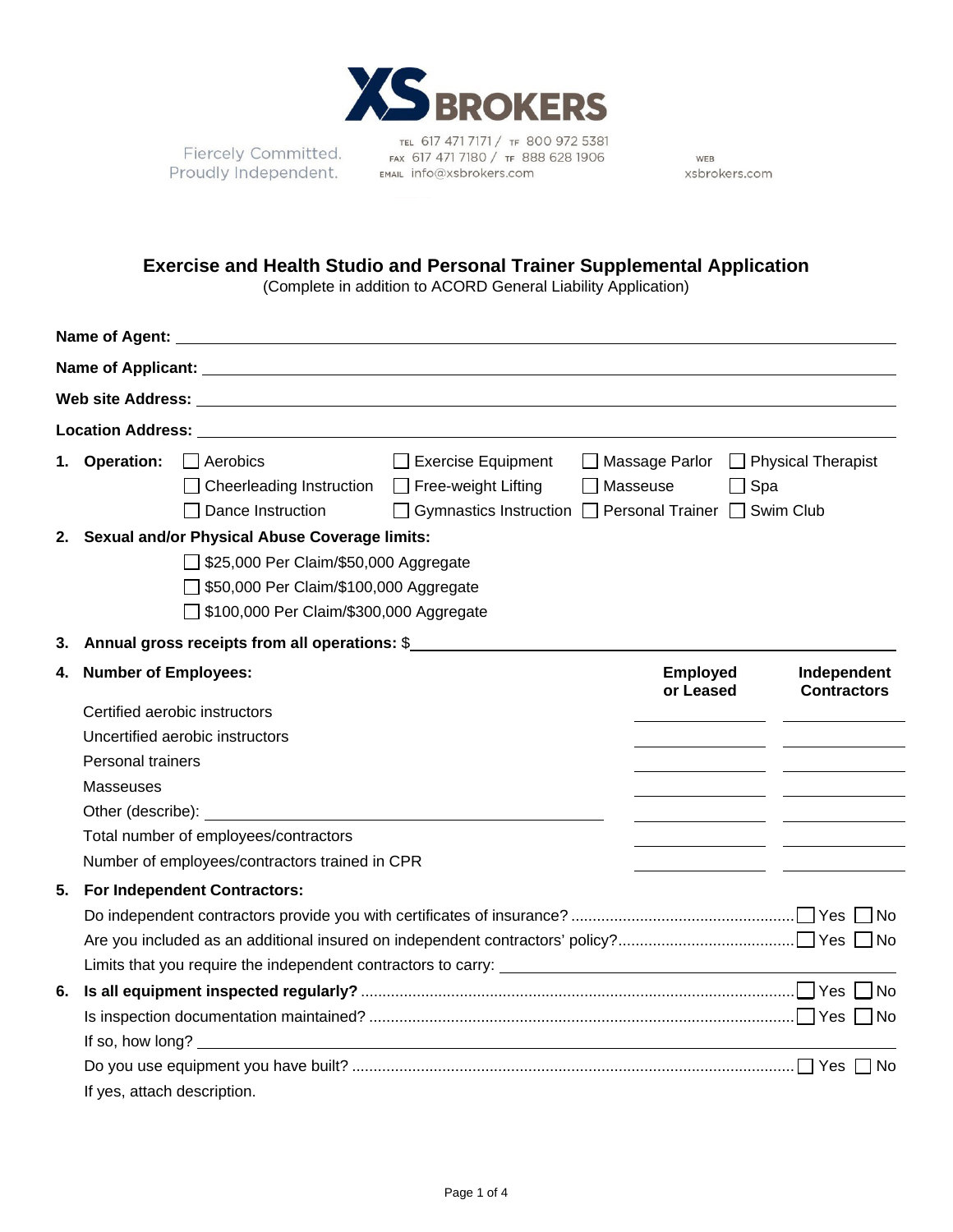| 7.                                                                                                        |  | <b>Members' ages range from</b> to to the same of the same of the same of the same of the same of the same of the same of the same of the same of the same of the same of the same of the same of the same of the same of the same |  |  |  |  |  |  |
|-----------------------------------------------------------------------------------------------------------|--|------------------------------------------------------------------------------------------------------------------------------------------------------------------------------------------------------------------------------------|--|--|--|--|--|--|
| 8.                                                                                                        |  |                                                                                                                                                                                                                                    |  |  |  |  |  |  |
|                                                                                                           |  | If yes, attach a copy.                                                                                                                                                                                                             |  |  |  |  |  |  |
| Other operations: (Indicate all that are applicable.)<br>9.                                               |  |                                                                                                                                                                                                                                    |  |  |  |  |  |  |
| Climbing, Tread, or Boulder walls (Please complete Climbing Wall Questionnaire, GLS-APP-47s.)<br>Day Care |  |                                                                                                                                                                                                                                    |  |  |  |  |  |  |
|                                                                                                           |  |                                                                                                                                                                                                                                    |  |  |  |  |  |  |
|                                                                                                           |  | Advise details: <u>Advise details:</u> Advise details:                                                                                                                                                                             |  |  |  |  |  |  |
|                                                                                                           |  | Hydro-Massage Beds<br>Number: ______________                                                                                                                                                                                       |  |  |  |  |  |  |
|                                                                                                           |  | Internet or electronic media communication for exercise or health instruction or consulting                                                                                                                                        |  |  |  |  |  |  |
|                                                                                                           |  | <b>Retail Sales</b>                                                                                                                                                                                                                |  |  |  |  |  |  |
|                                                                                                           |  | Shower/sauna/steam or Jacuzzi facilities                                                                                                                                                                                           |  |  |  |  |  |  |
|                                                                                                           |  |                                                                                                                                                                                                                                    |  |  |  |  |  |  |
|                                                                                                           |  | Snack Bar                                                                                                                                                                                                                          |  |  |  |  |  |  |
|                                                                                                           |  | Swimming Pool                                                                                                                                                                                                                      |  |  |  |  |  |  |
|                                                                                                           |  | Number of pools: ________________                                                                                                                                                                                                  |  |  |  |  |  |  |
|                                                                                                           |  |                                                                                                                                                                                                                                    |  |  |  |  |  |  |
|                                                                                                           |  | Number of slides: ___________________  Height: ___________________                                                                                                                                                                 |  |  |  |  |  |  |
|                                                                                                           |  |                                                                                                                                                                                                                                    |  |  |  |  |  |  |
|                                                                                                           |  |                                                                                                                                                                                                                                    |  |  |  |  |  |  |
|                                                                                                           |  |                                                                                                                                                                                                                                    |  |  |  |  |  |  |
|                                                                                                           |  | Are all swimming pools, wading pools, hot tubs and spas in compliance with the federal Virginia                                                                                                                                    |  |  |  |  |  |  |
|                                                                                                           |  | Tanning Beds, Booths and Spray-on Booths Number: 1988 Mumber:                                                                                                                                                                      |  |  |  |  |  |  |
|                                                                                                           |  |                                                                                                                                                                                                                                    |  |  |  |  |  |  |
|                                                                                                           |  |                                                                                                                                                                                                                                    |  |  |  |  |  |  |
|                                                                                                           |  |                                                                                                                                                                                                                                    |  |  |  |  |  |  |
|                                                                                                           |  |                                                                                                                                                                                                                                    |  |  |  |  |  |  |
|                                                                                                           |  |                                                                                                                                                                                                                                    |  |  |  |  |  |  |
|                                                                                                           |  |                                                                                                                                                                                                                                    |  |  |  |  |  |  |
|                                                                                                           |  |                                                                                                                                                                                                                                    |  |  |  |  |  |  |
|                                                                                                           |  |                                                                                                                                                                                                                                    |  |  |  |  |  |  |
|                                                                                                           |  |                                                                                                                                                                                                                                    |  |  |  |  |  |  |
|                                                                                                           |  | Tennis Courts/Racquetball/Handball/Squash Courts<br>Number: _______________________                                                                                                                                                |  |  |  |  |  |  |
|                                                                                                           |  | <b>Toning Beds</b><br>Number: ____________________                                                                                                                                                                                 |  |  |  |  |  |  |
|                                                                                                           |  | Trampolines                                                                                                                                                                                                                        |  |  |  |  |  |  |
|                                                                                                           |  |                                                                                                                                                                                                                                    |  |  |  |  |  |  |
|                                                                                                           |  |                                                                                                                                                                                                                                    |  |  |  |  |  |  |
|                                                                                                           |  | None of the above                                                                                                                                                                                                                  |  |  |  |  |  |  |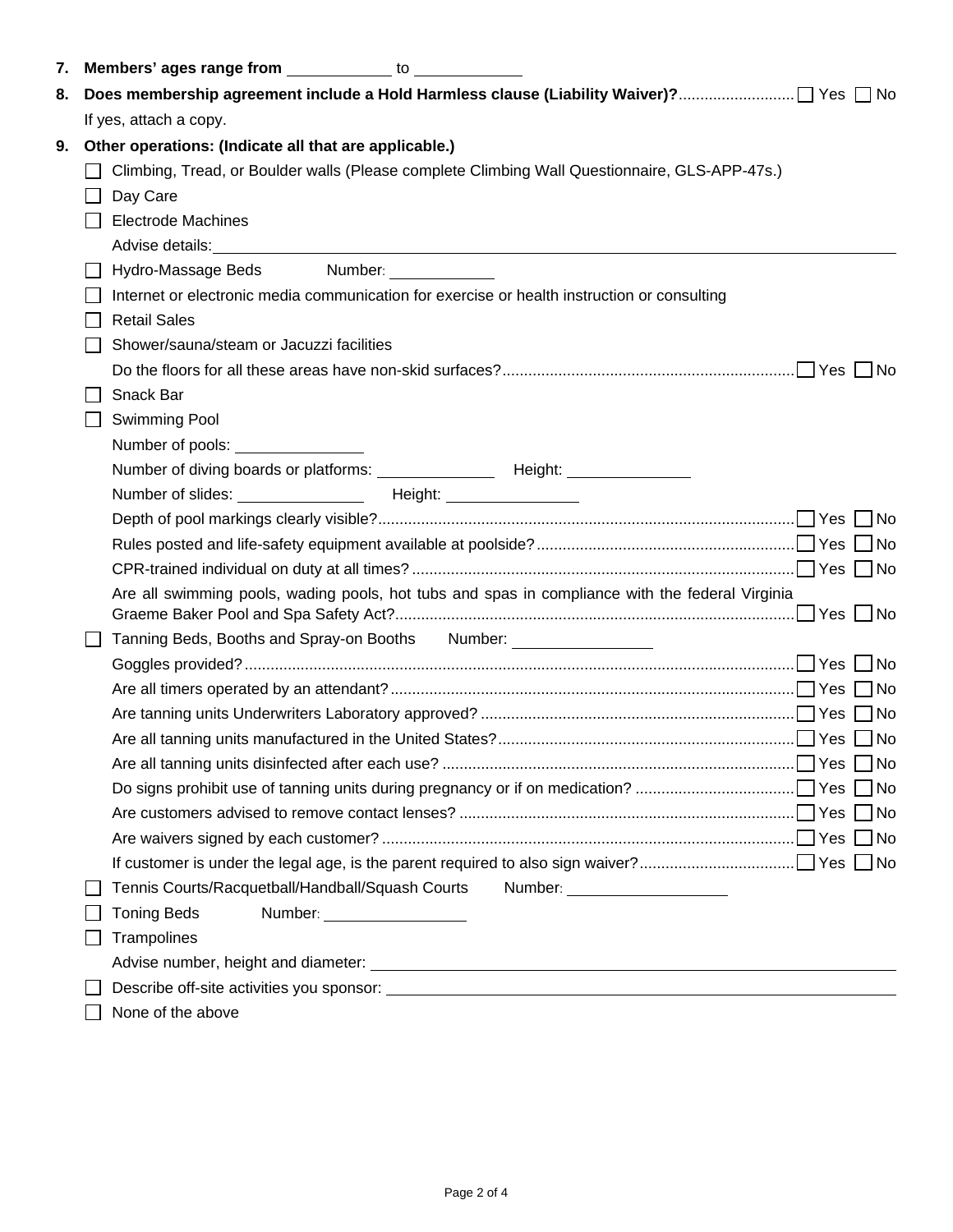## **10. Indicate any of the following that you provide to your customers:**

|     | Products manufactured by applicant (including but not limited to food & beverage supplements and                                                                                                                               |
|-----|--------------------------------------------------------------------------------------------------------------------------------------------------------------------------------------------------------------------------------|
|     |                                                                                                                                                                                                                                |
|     |                                                                                                                                                                                                                                |
|     |                                                                                                                                                                                                                                |
|     | None of the above                                                                                                                                                                                                              |
|     |                                                                                                                                                                                                                                |
| 11. | <b>Premises:</b><br>If no, advise monitoring and security requirements when staff is not present:                                                                                                                              |
|     |                                                                                                                                                                                                                                |
|     |                                                                                                                                                                                                                                |
|     |                                                                                                                                                                                                                                |
|     |                                                                                                                                                                                                                                |
| 12. |                                                                                                                                                                                                                                |
|     | If yes, explain and advise where insured: example and a state of the state of the state of the state of the state of the state of the state of the state of the state of the state of the state of the state of the state of t |

**FRAUD WARNING:** Any person who knowingly and with intent to defraud any insurance company or other person files an application for insurance or statement of claim containing any materially false information or conceals for the purpose of misleading, information concerning any fact material thereto commits a fraudulent insurance act, which is a crime and subjects such person to criminal and civil penalties. **Not applicable in Nebraska, Oregon and Vermont.**

**NOTICE TO COLORADO APPLICANTS:** It is unlawful to knowingly provide false, incomplete, or misleading facts or information to an insurance company for the purpose of defrauding or attempting to defraud the company. Penalties may include imprisonment, fines, denial of insurance, and civil damages. Any insurance company or agent of an insurance company who knowingly provides false, incomplete, or misleading facts or information to a policy holder or claimant for the purpose of defrauding or attempting to defraud the policy holder or claimant with regard to a settlement or award payable from insurance proceeds shall be reported to the Colorado Division of Insurance within the Department of Regulatory Agencies.

**WARNING TO DISTRICT OF COLUMBIA APPLICANTS:** It is a crime to provide false or misleading information to an insurer for the purpose of defrauding the insurer or any other person. Penalties include imprisonment and/or fines. In addition, an insurer may deny insurance benefits if false information materially related to a claim was provided by the applicant.

**NOTICE TO FLORIDA APPLICANTS:** Any person who knowingly and with intent to injure, defraud, or deceive any insurer files a statement of claim or an application containing any false, incomplete, or misleading information is guilty of a felony in the third degree.